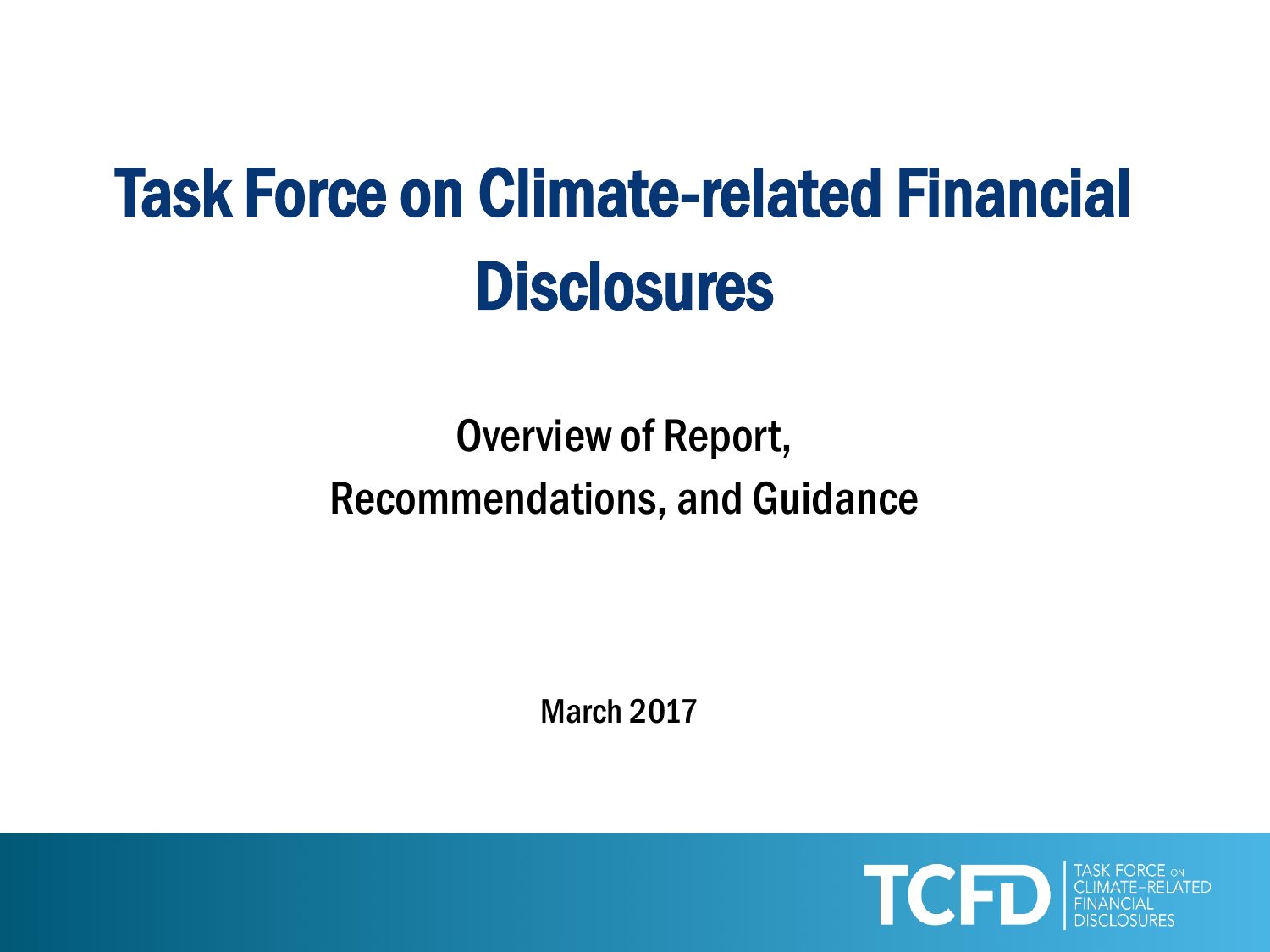### **BACKGROUND**

The Financial Stability Board (FSB) established the Task Force on Climate-related Financial Disclosures (TCFD) on December 4, 2015 to develop recommendations for more efficient and effective climate-related disclosures that:

- ‒ could "promote more informed investment, credit, and insurance underwriting decisions" and,
- ‒ in turn, "would enable stakeholders to understand better the concentrations of carbon-related assets in the financial sector and the financial system's exposures to climate-related risks."

### Industry Led and Geographically Diverse Task Force

The Task Force's 32 international members, led by Michael Bloomberg, include providers of capital, insurers, large non-financial companies, accounting and consulting firms, and credit rating agencies.



TCFT 2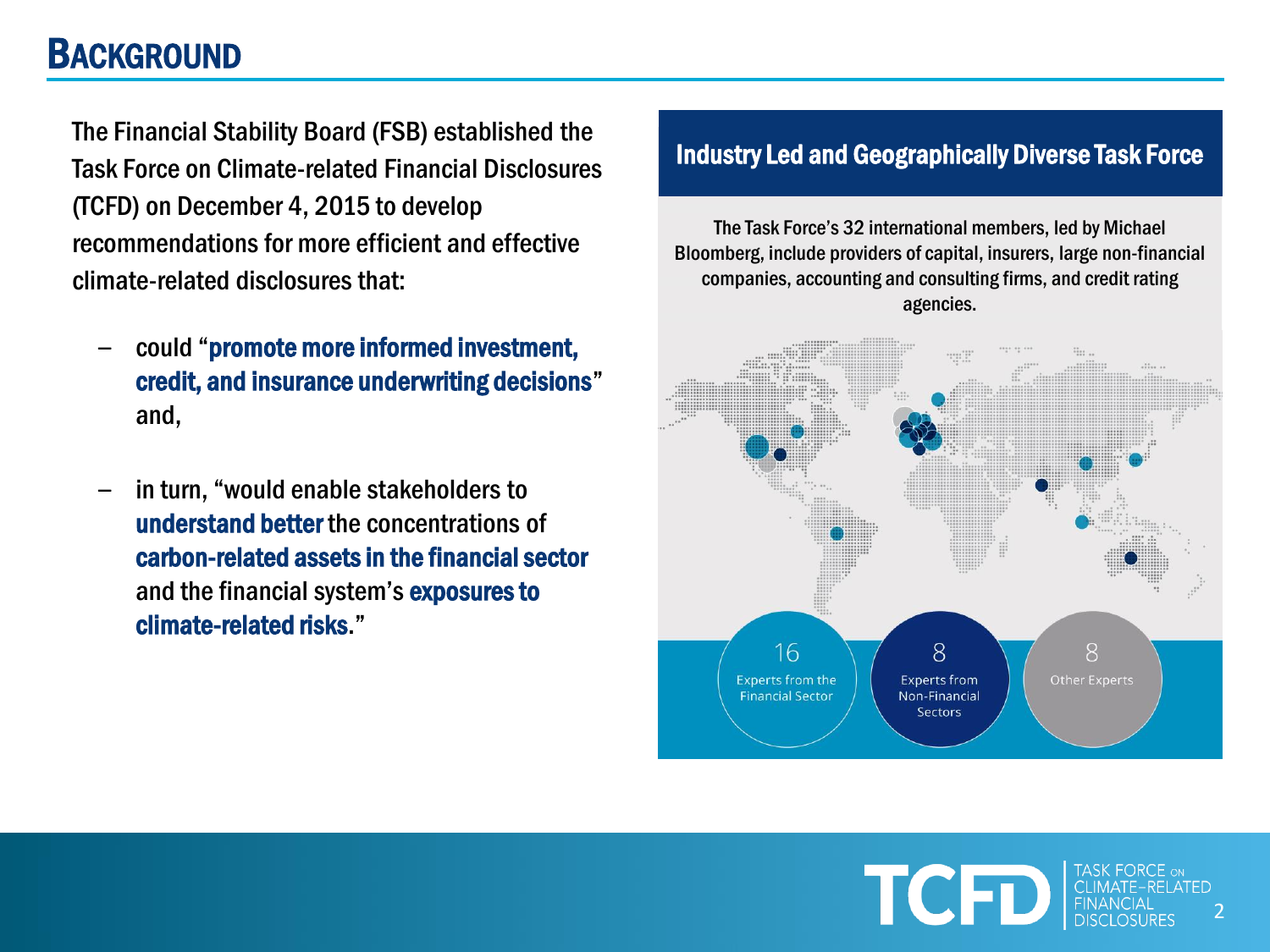### THREE PROBLEMS: ONE SOLUTION

In the current climate-related disclosure landscape, challenges are faced by:

- $\blacksquare$  Issuers who generally have an obligation under existing law to disclose material risks, but lack a coherent framework to do so for climate-related risk,
- Lenders, insurers, and investors who need decision-useful climate-related risk information in order to make informed capital allocation and financial decisions, and
- Regulators who need to understand risks that may be building in the financial system

The Task Force aims to provide the solution:

a clear, efficient, and voluntary disclosure framework that improves the ease of both producing and using climate-related financial disclosures

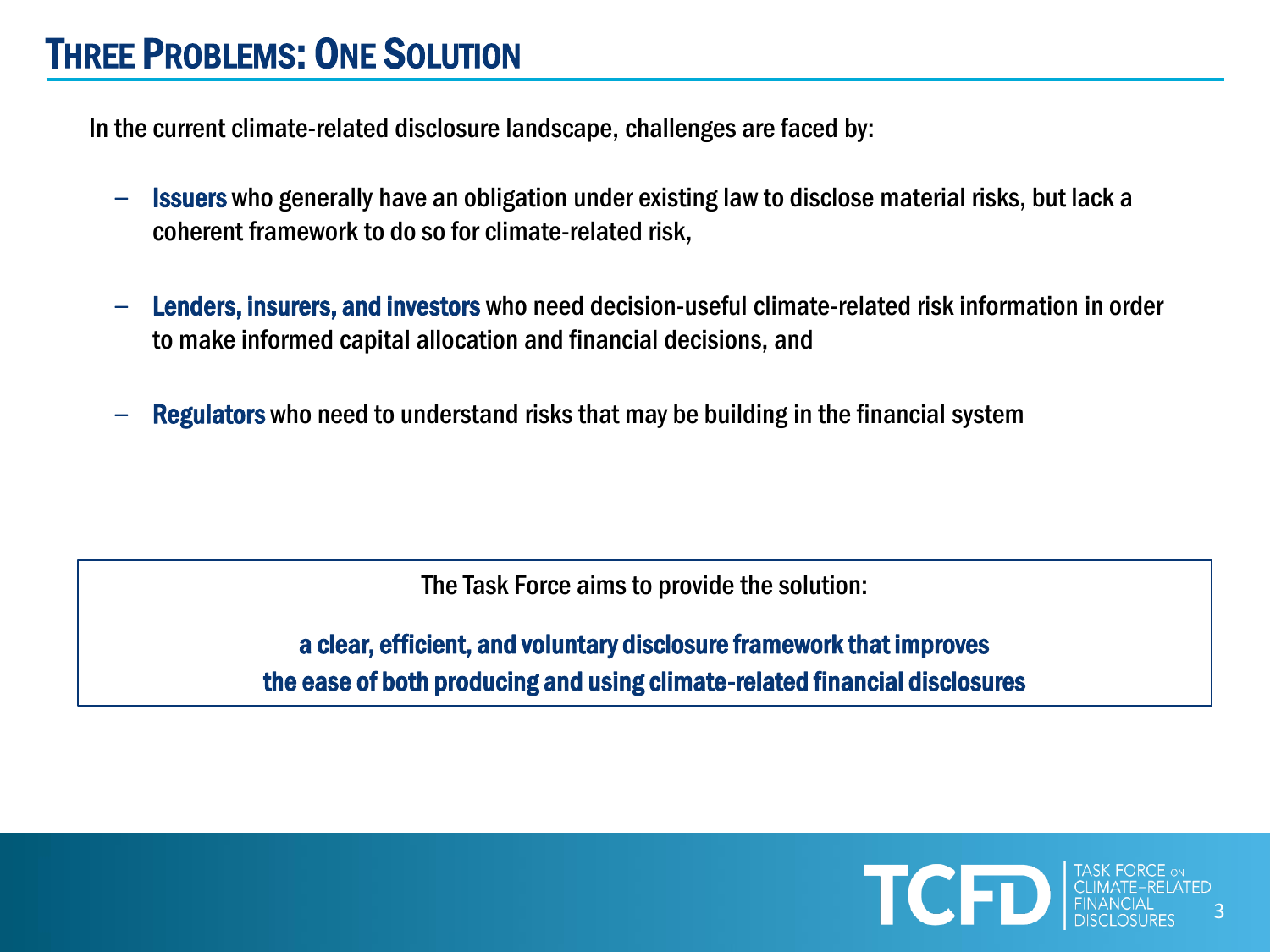### KEY INNOVATIONS

The Task Force's recommendations and guidance:

- Can apply to any company in the world and can be scaled to any level of sophistication
- Should be addressed in financial filings
- ‒ Are designed to solicit decision-useful information for investors and others
- ‒ Encourage forward-looking information through scenario analysis
- ‒ Provide supplemental guidance to sectors and industries most impacted by climate change
- Apply to organizations across the financial sector to address the full **investment chain**
- Place greater emphasis on risks and opportunities related to the transition to a lower-carbon economy
- Represent **consensus** of Task Force members, who come from the financial sector and various non-financial sectors

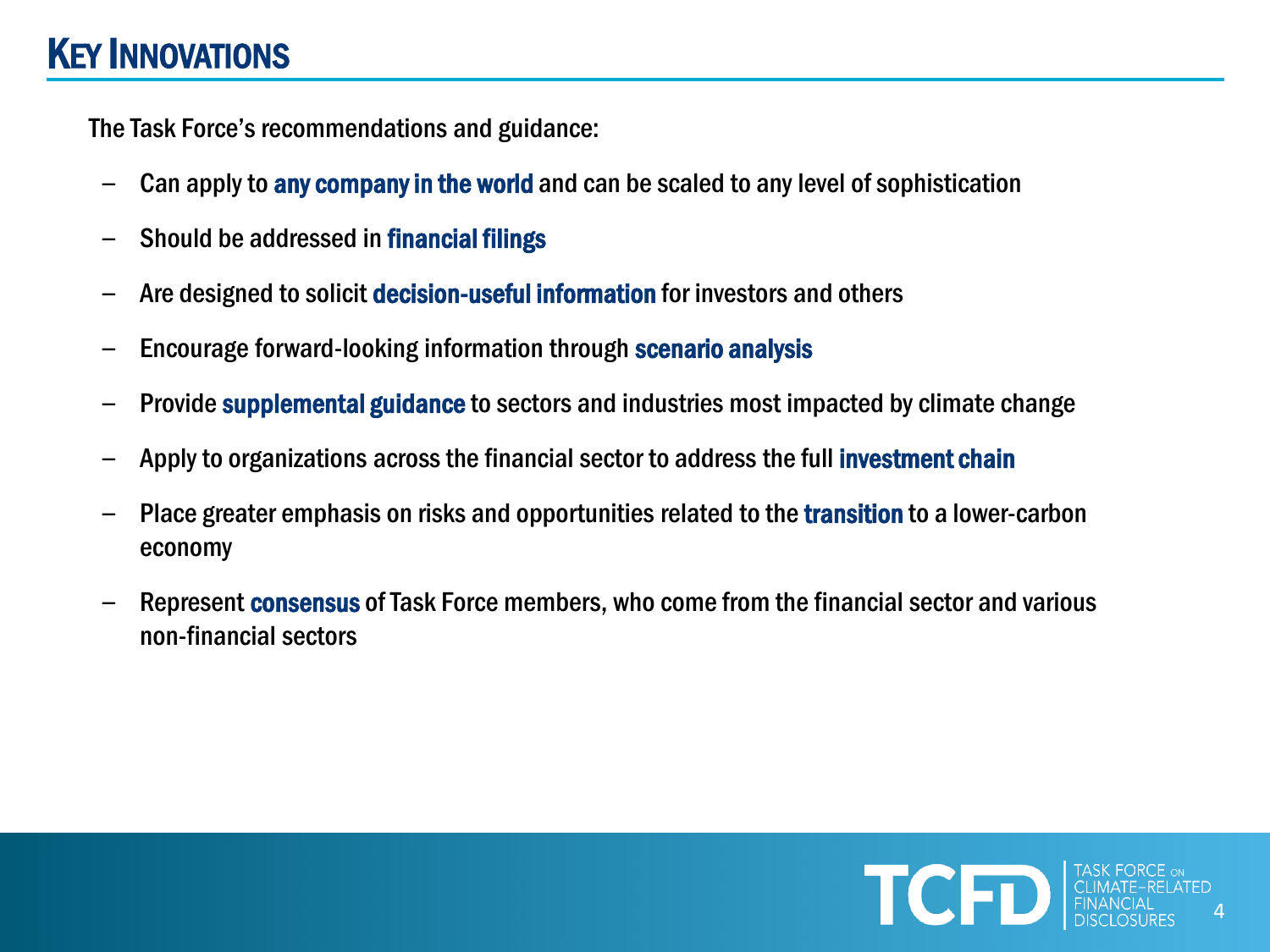# CLIMATE-RELATED RISKS AND OPPORTUNITIES

| <b>Type</b>             | <b>Climate-Related Risks</b>                                                                                                                                                                                                                                                                                                                                                                                                                                                                                                                                                                                                            | <b>Type</b>                                                                              | <b>Climate-Related Opportunities</b>                                                                                                                                                                                                                                                                                                                                                                                                                                                                                                                                                    |
|-------------------------|-----------------------------------------------------------------------------------------------------------------------------------------------------------------------------------------------------------------------------------------------------------------------------------------------------------------------------------------------------------------------------------------------------------------------------------------------------------------------------------------------------------------------------------------------------------------------------------------------------------------------------------------|------------------------------------------------------------------------------------------|-----------------------------------------------------------------------------------------------------------------------------------------------------------------------------------------------------------------------------------------------------------------------------------------------------------------------------------------------------------------------------------------------------------------------------------------------------------------------------------------------------------------------------------------------------------------------------------------|
| <b>Transition Risks</b> | <b>Policy and Legal</b><br><b>Increased pricing of GHG emissions</b><br>Enhanced emissions-reporting obligations<br>Mandates on and regulation of existing products and services<br><b>Exposure to litigation</b><br><b>Technology</b><br>Substitution of existing products and services with lower emissions options<br>$\overline{\phantom{m}}$<br>Unsuccessful investment in new technologies<br>Upfront costs to transition to lower emissions technology<br><b>Markets</b><br>Changing customer behavior<br>Uncertainty in market signals<br>Increased cost of raw materials<br><b>Reputation</b><br>Shift in consumer preferences | Resource<br>Efficiency<br><b>Energy Source</b><br><b>Products and</b><br><b>Services</b> | Use of more efficient modes of transport<br>More efficient production and distribution processes<br>Use of recycling<br>More efficient buildings<br>Reduced water usage and consumption<br>Lower-emission sources of energy<br><b>Supportive policy incentives</b><br><b>Emergence of new technologies</b><br>Participating in carbon market<br>Energy security and shift towards decentralization<br>Develop and/or expand low emission goods and services<br>Climate adaptation and insurance risk solutions<br><b>R&amp;D</b> and innovation<br><b>Diversify business activities</b> |
| <b>Physical Risks</b>   | <b>Stigmatization of sector</b><br>Increased stakeholder concern or negative stakeholder feedback<br>$\overline{\phantom{m}}$<br>Acute<br>Increased severity of extreme weather events such as cyclones and floods<br><b>Chronic</b><br>Changes in precipitation patterns and extreme weather variability<br>Rising mean temperatures<br>$\overline{\phantom{m}}$<br><b>Rising sea levels</b>                                                                                                                                                                                                                                           | <b>Markets</b><br>Resilience                                                             | Shifting consumer preferences<br>New markets<br><b>Public-sector incentives</b><br><b>Community needs and initiatives</b><br><b>Development banks</b><br>Participate in renewable energy programs and adopt energy-efficiency<br>measures<br>Resource substitutes/diversification<br>New assets and locations needing insurance coverage                                                                                                                                                                                                                                                |

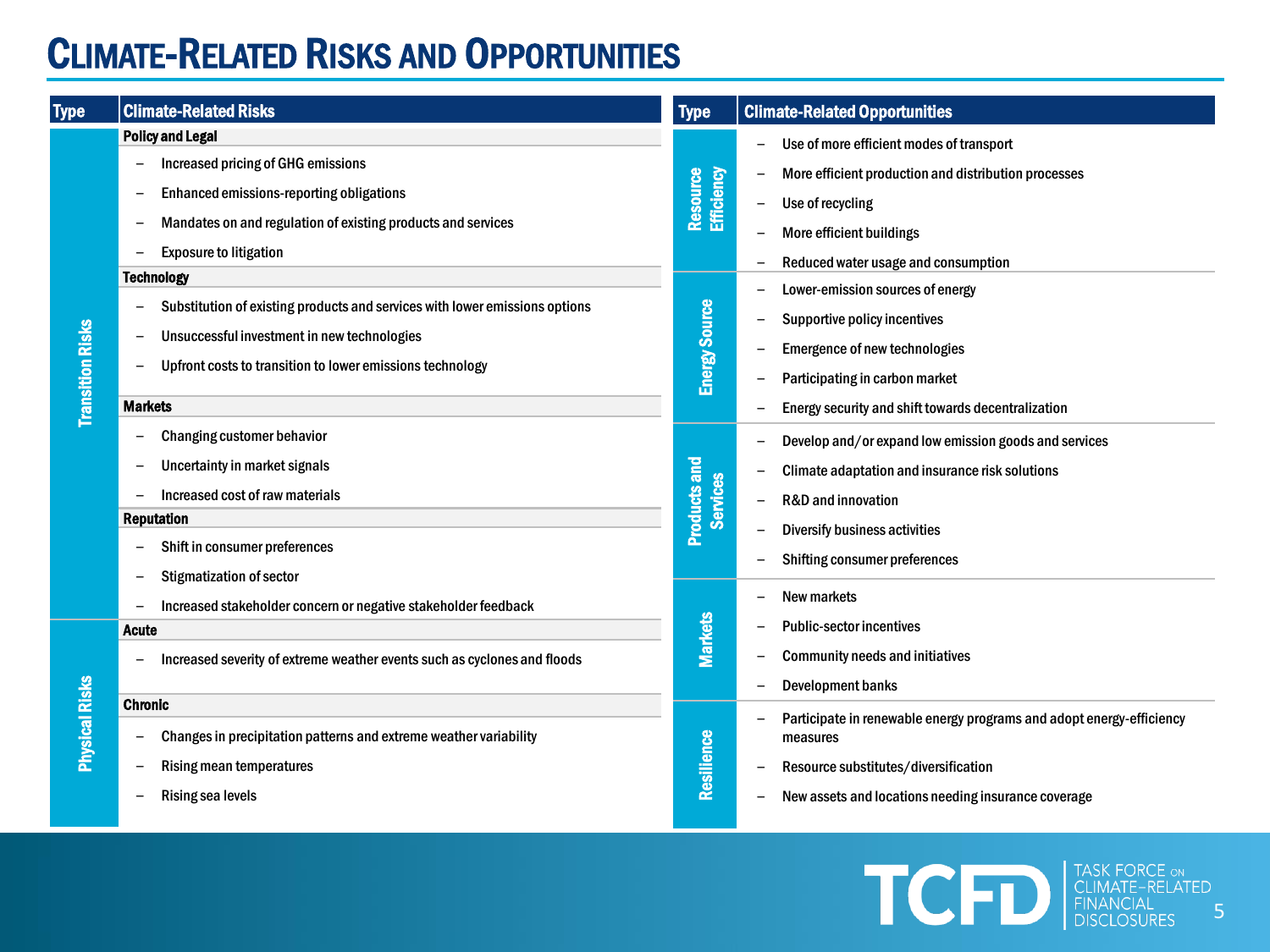### EVALUATING FINANCIAL IMPACT

Climate-related risks and opportunities can impact organizations' financial performance.



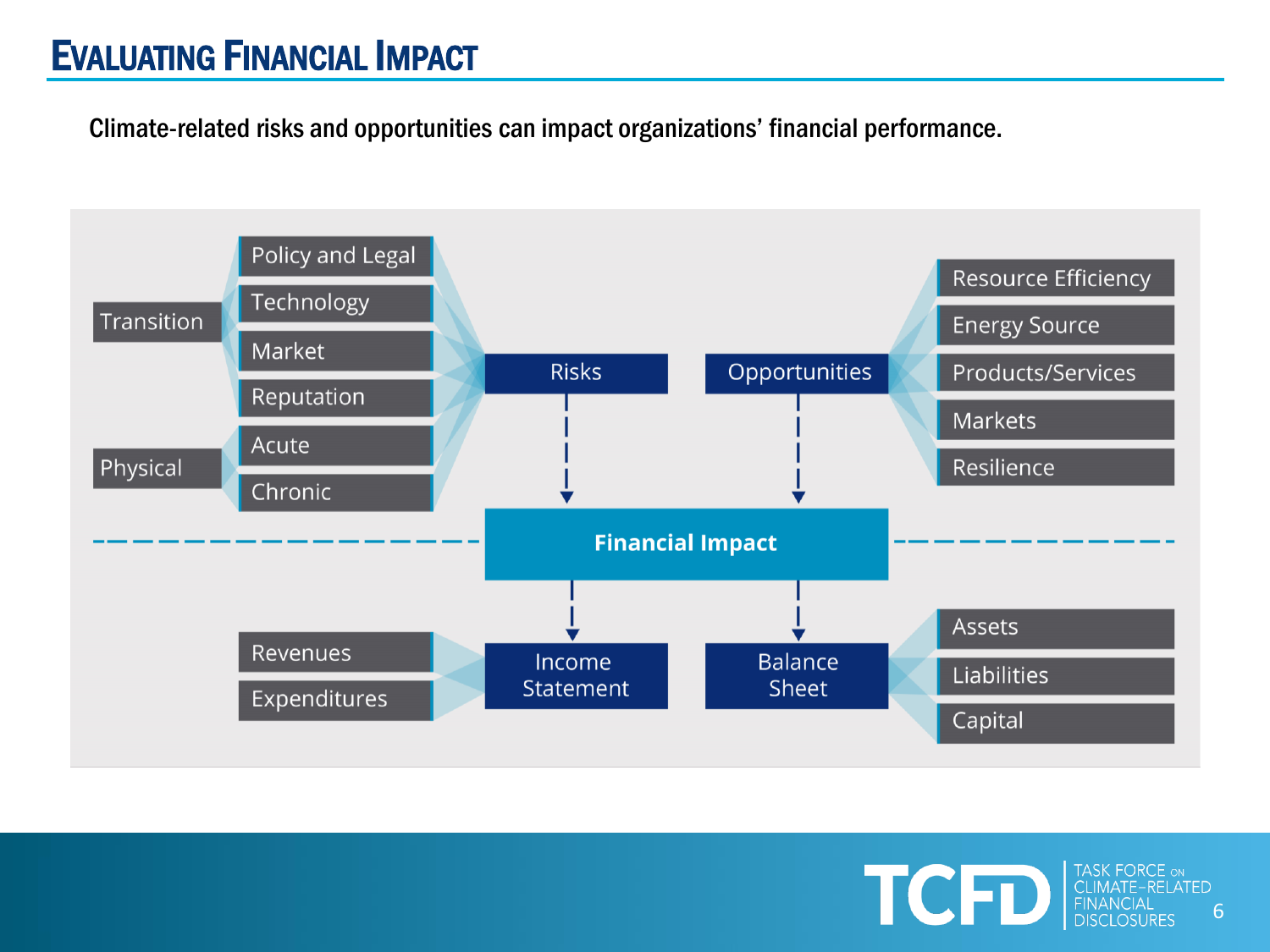### DISCLOSURE RECOMMENDATIONS

The Task Force developed four widely-adoptable recommendations on climate-related financial disclosures that are applicable to organizations across sectors and jurisdictions.

The recommendations are structured around four thematic areas that represent core elements of how organizations operate:



#### Governance

Governance The organization's governance around climate-related risks and opportunities

### **Strategy**

The actual and potential impacts of climate-related risks and opportunities on the organization's businesses, strategy, and financial planning

### Risk Management

The processes used by the organization to identify, assess, and manage climaterelated risks

### Metrics and Targets

The metrics and targets used to assess and manage relevant climate-related risks and opportunities

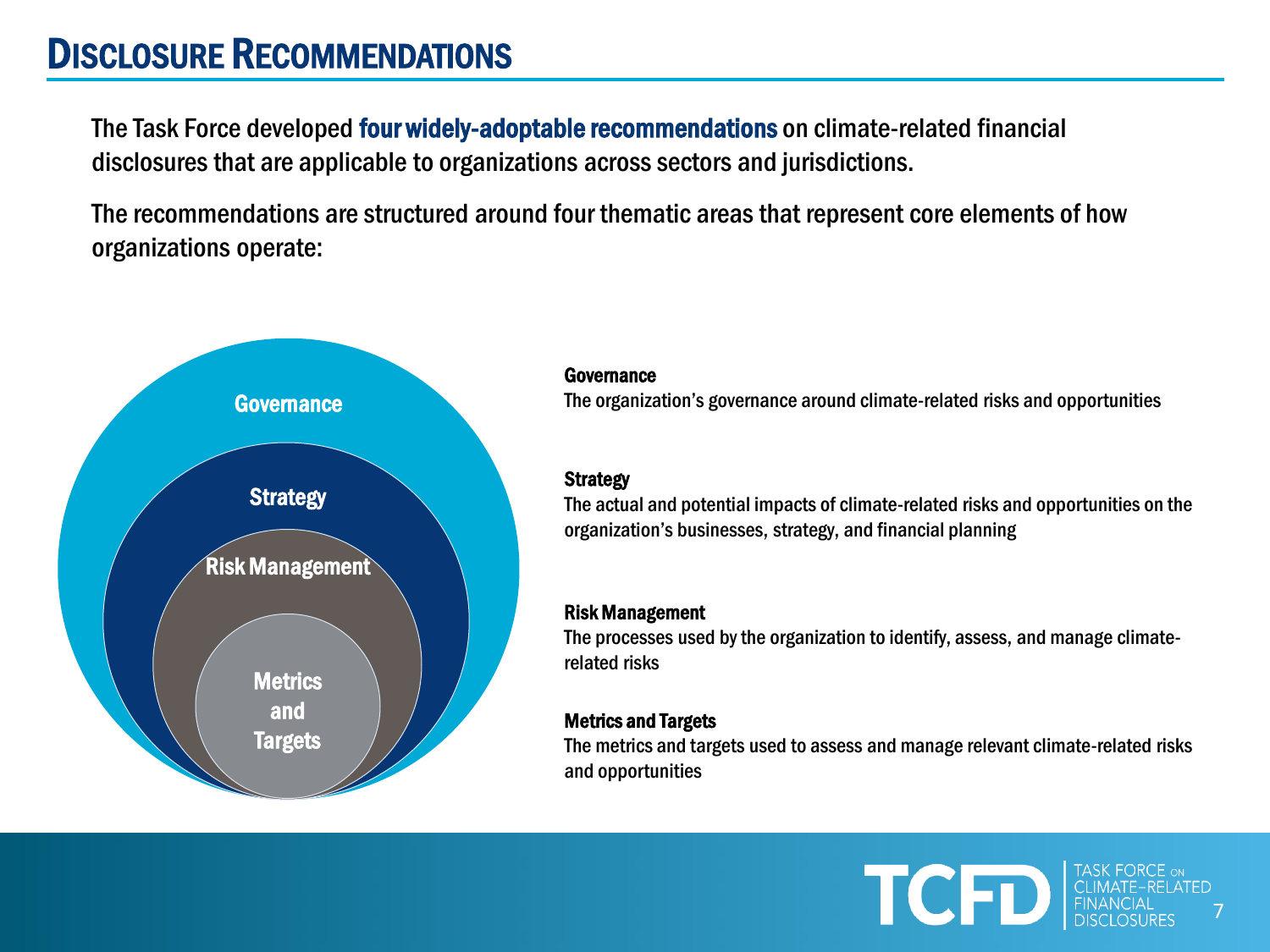The four recommendations are supported by specific recommended disclosures organizations can include in financial filings to provide decision-useful information about their climate-related risks and opportunities.

| <b>Governance</b>                                                                                      | <b>Strategy</b>                                                                                                                                                   | <b>Risk Management</b>                                                                                                                                            | <b>Metrics and Targets</b>                                                                                                                                         |  |  |
|--------------------------------------------------------------------------------------------------------|-------------------------------------------------------------------------------------------------------------------------------------------------------------------|-------------------------------------------------------------------------------------------------------------------------------------------------------------------|--------------------------------------------------------------------------------------------------------------------------------------------------------------------|--|--|
| Disclose the organization's governance<br>around climate-related risks and<br>opportunities.           | Disclose the actual and potential impacts of<br>climate-related risks and opportunities on the<br>organization's businesses, strategy, and<br>financial planning. | Disclose how the organization identifies,<br>assesses, and manages climate-related risks.                                                                         | Disclose the metrics and targets used to<br>assess and manage relevant climate-related<br>risks and opportunities.                                                 |  |  |
| <b>Recommended Disclosures</b>                                                                         | <b>Recommended Disclosures</b>                                                                                                                                    | <b>Recommended Disclosures</b>                                                                                                                                    | <b>Recommended Disclosures</b>                                                                                                                                     |  |  |
| a) Describe the board's oversight of climate-<br>related risks and opportunities.                      | a) Describe the climate-related risks and<br>opportunities the organization has<br>identified over the short, medium, and<br>long term.                           | a) Describe the organization's processes for<br>identifying and assessing climate-related<br>risks.                                                               | a) Disclose the metrics used by the<br>organization to assess climate-related<br>risks and opportunities in line with its<br>strategy and risk management process. |  |  |
| b) Describe management's role in assessing<br>and managing climate-related risks and<br>opportunities. | b) Describe the impact of climate-related<br>risks and opportunities on the<br>organization's businesses, strategy, and<br>financial planning.                    | b) Describe the organization's processes for<br>managing climate-related risks.                                                                                   | b) Disclose Scope 1, Scope 2, and, if<br>appropriate, Scope 3 greenhouse gas<br>(GHG) emissions, and the related risks.                                            |  |  |
|                                                                                                        | c) Describe the potential impact of different<br>scenarios, including a 2° c scenario, on<br>the organization's businesses, strategy,<br>and financial planning.  | c) Describe how processes for identifying,<br>assessing, and managing climate-related<br>risks are integrated into the<br>organization's overall risk management. | c) Describe the targets used by the<br>organization to manage climate-related<br>risks and opportunities and performance<br>against targets.                       |  |  |

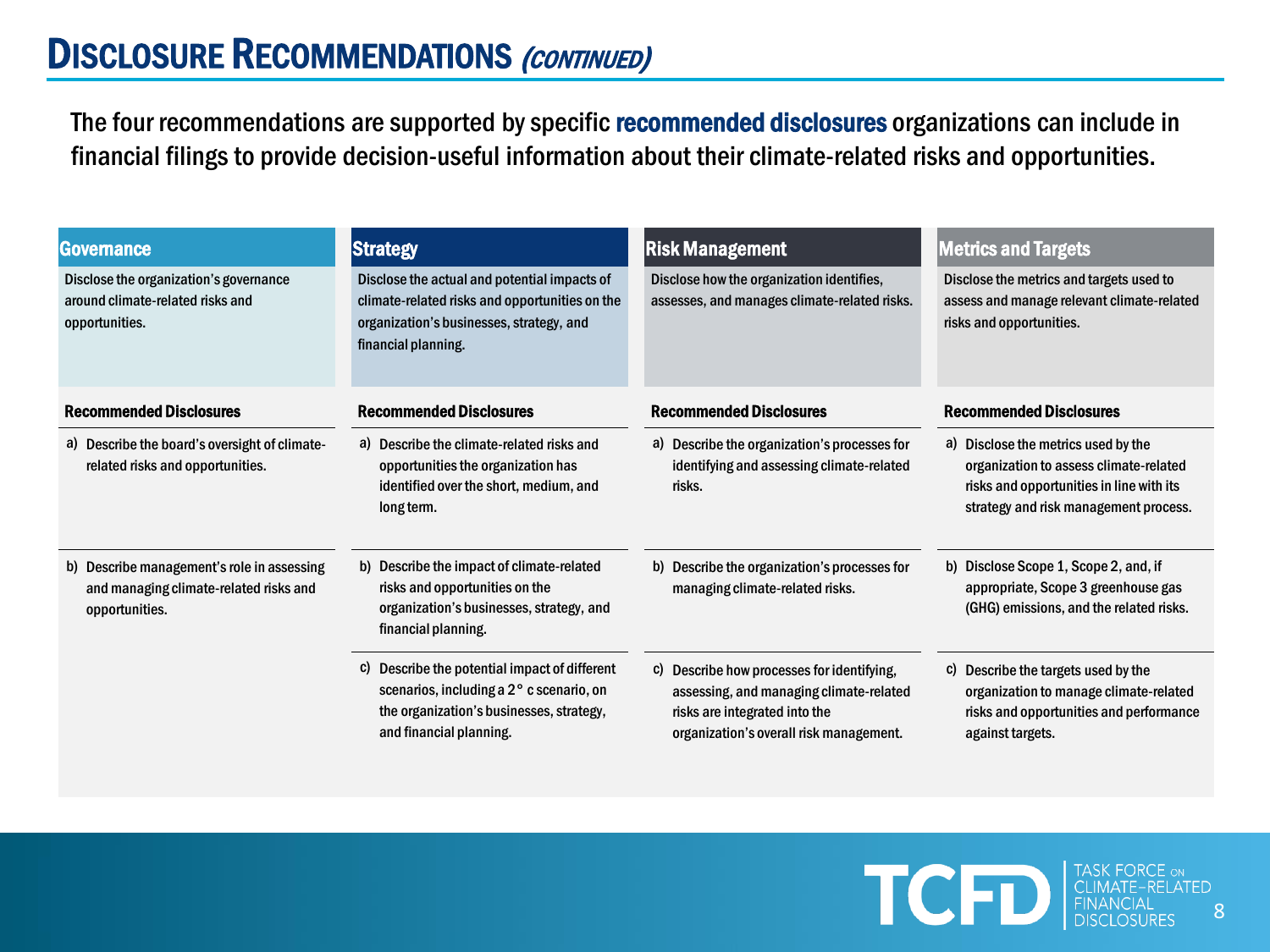The Task Force engaged a broad range of external stakeholders through interviews, webinars, and other forums.



TASK FORCE ON TCFT **CLIMATE-RELATED** 9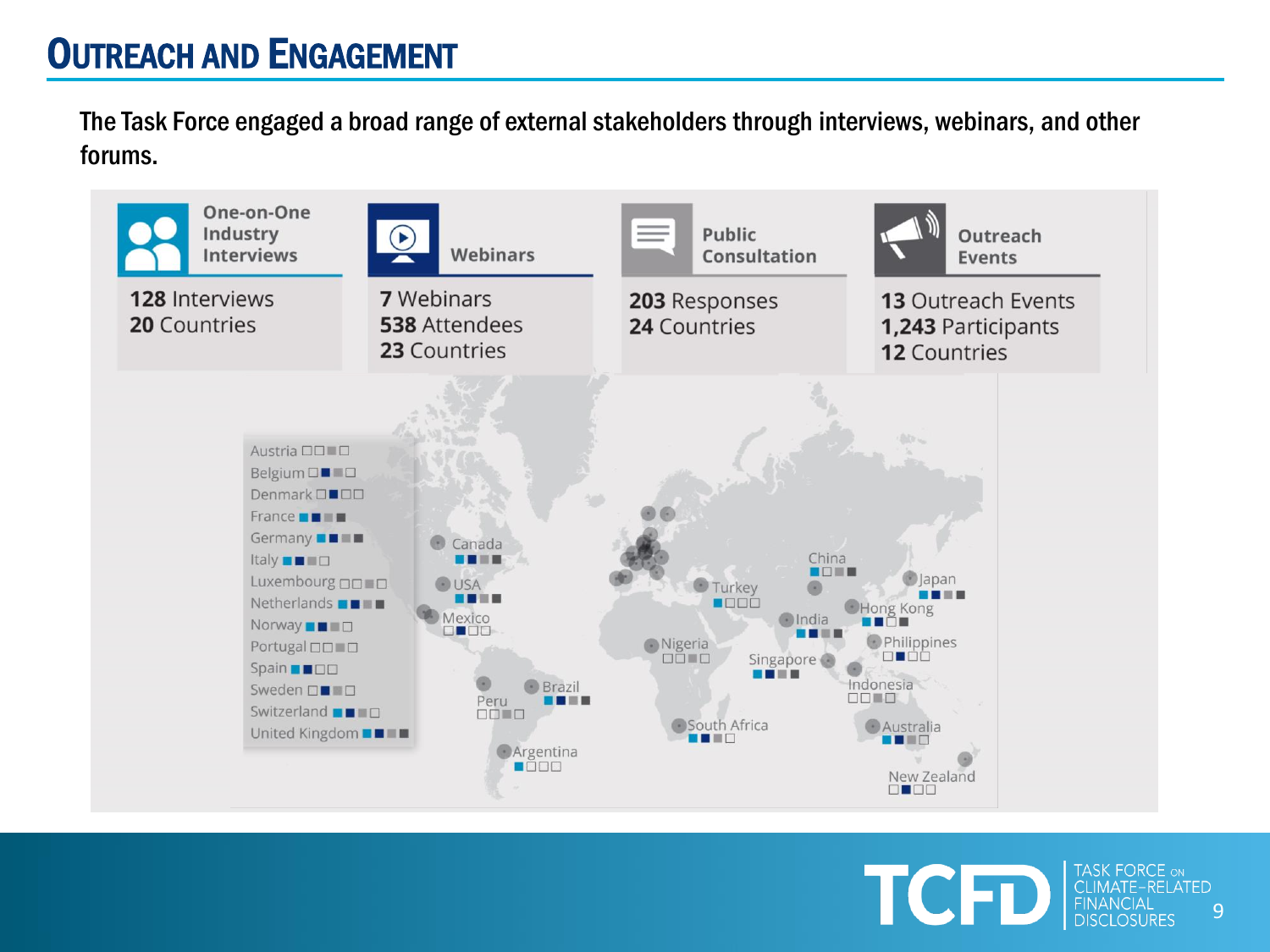# DISCLOSURE GUIDANCE FOR ALL SECTORS

The Task Force developed guidance to assist organizations in implementing the recommended disclosures. The guidance builds on the recommendations and the recommended disclosures.



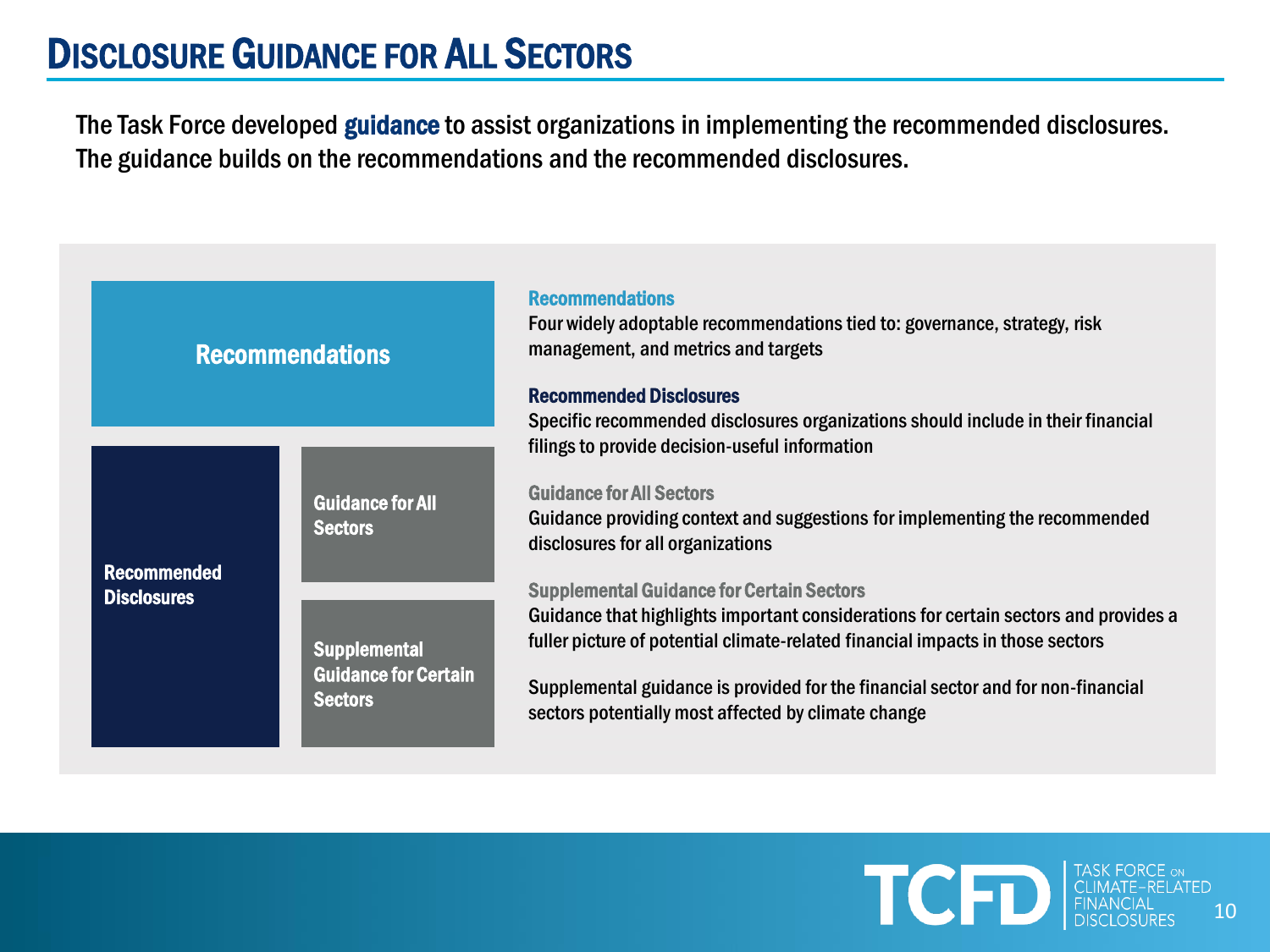### SCENARIO ANALYSIS

Scenario analysis is an important and useful tool for understanding the strategic implications of climate-related risks and opportunities.

The Task Force recommends that organizations describe the potential impact of different scenarios, including a 2° c scenario, on their businesses, strategy, and financial planning.

- 1 Scenario analysis can help organizations consider issues, like climate change, that have the following characteristics:
	- Possible outcomes that are highly uncertain (e.g., the physical response of the climate and ecosystems to higher levels of GHG emissions in the atmosphere)
	- ‒ Outcomes that will play out over the medium to longer term (e.g., timing, distribution, and mechanisms of the transition to a lower-carbon economy)
	- ‒ Potential disruptive effects that, due to uncertainty and complexity, are substantial
- 2 Scenario analysis can enhance organizations' strategic conversations about the future by considering, in a more structured manner, what may unfold that is different from business-as-usual. Importantly, it broadens decision makers' thinking across a range of plausible scenarios, including scenarios where climaterelated impacts can be significant.
- 3 Scenario analysis can help organizations frame and assess the potential range of plausible business, strategic, and financial impacts from climate change and the associated management actions that may need to be considered in strategic and financial plans. This can lead to more robust strategies under a wider range of uncertain future conditions.
- 4 Scenario analysis can help organizations identify indicators to monitor the external environment and better recognize when the environment is moving toward a different scenario state (or to a different stage along a scenario path). This allows organizations the opportunity to reassess and adjust their strategies and financial plans accordingly.
- 5 Scenario analysis can assist investors in understanding the robustness of organizations' strategies and financial plans and in comparing risks and opportunities across organizations.

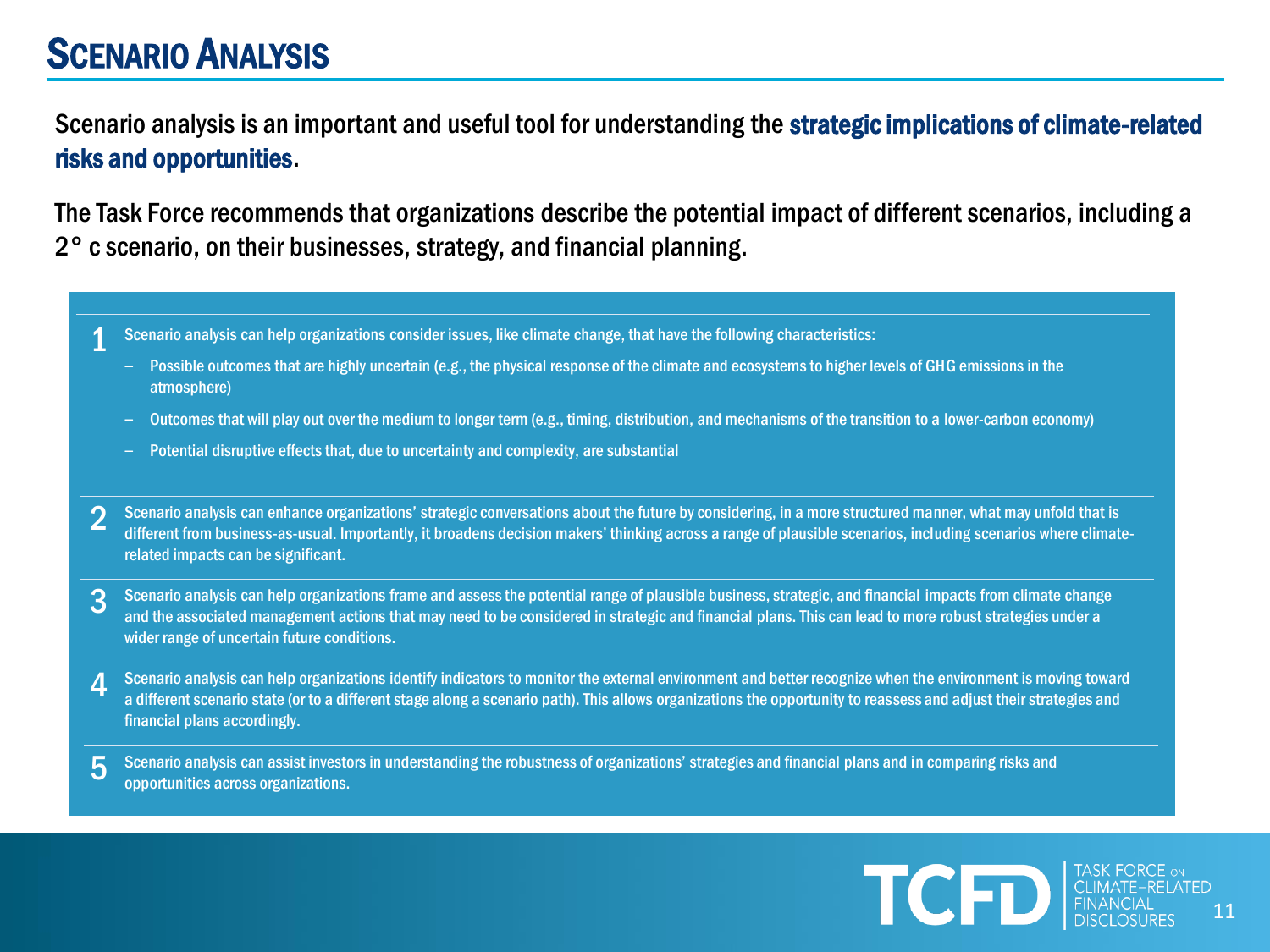The Task Force also identified certain areas where further work can contribute to the evolution of climaterelated financial disclosures.

| <b>Relationship to Other</b><br><b>Reporting Initiatives</b> | Encourage standard setting organizations and others to actively work toward greater alignment of frameworks and to support<br>adoption                                                          |
|--------------------------------------------------------------|-------------------------------------------------------------------------------------------------------------------------------------------------------------------------------------------------|
| <b>Data Quality and Financial</b><br><b>Impact</b>           | Undertake further research and analysis to better measure and understand how climate-related issues translate into potential<br>financial impacts                                               |
| <b>Reporting GHG Emissions</b><br><b>Associated with</b>     | Develop methodologies for allocating emissions in asset classes beyond equities, including non-corporate bonds, property/real<br>estate, infrastructure, private equity, and alternative assets |
| <b>Investments</b>                                           | Improve data quality, increase understanding of climate-related risks and opportunities, and enhance risk measurement<br>methodologies broadly                                                  |
| <b>Scenario Analysis</b>                                     | Further develop applicable 2°C (or lower) transition scenarios and supporting outputs and tools/user interfaces                                                                                 |
|                                                              | Develop broadly accepted methodologies, datasets and tools for scenario-based evaluation of physical risk by organizations                                                                      |
|                                                              | Make datasets and tools publicly available and provide commonly available platforms for scenario analysis                                                                                       |

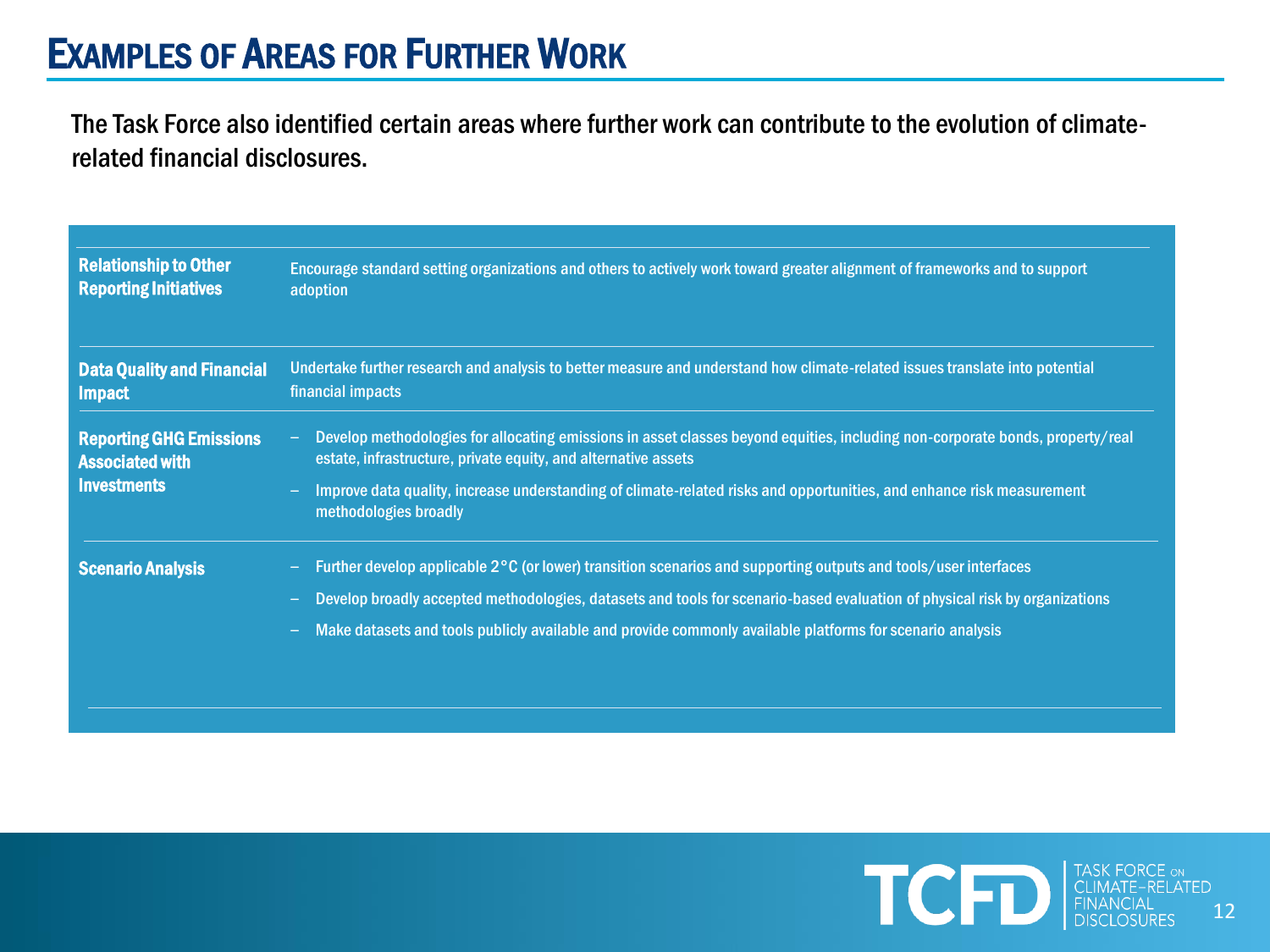|                                                                                                                                                                                                                         |               | <b>Fourth Quarter 2016</b> | <b>First Quarter</b><br>2017                      |  |                                  |                                                              | <b>Second Quarter</b><br>2017 |            | <b>Third Quarter 2017</b> |                                        |
|-------------------------------------------------------------------------------------------------------------------------------------------------------------------------------------------------------------------------|---------------|----------------------------|---------------------------------------------------|--|----------------------------------|--------------------------------------------------------------|-------------------------------|------------|---------------------------|----------------------------------------|
|                                                                                                                                                                                                                         | report to FSB | Nov 17: Presentation of    | <b>Feb 12:</b><br><b>Public consultation ends</b> |  | Jan - May:                       | <b>Stakeholder outreach on Task Force</b><br>recommendations |                               | Early Jun: |                           | <b>Issuance of final report to FSB</b> |
|                                                                                                                                                                                                                         |               |                            |                                                   |  |                                  |                                                              |                               |            |                           |                                        |
|                                                                                                                                                                                                                         |               |                            | <b>Public consultation period</b>                 |  |                                  | Update report per public consultation feedback               |                               |            |                           |                                        |
| Dec 14: Issuance of report for<br>Mar 17-18:<br>Late Feb:<br>public consultation<br>Meeting of G20 Ministers and<br>Update and provide high level summary of<br><b>Governors</b><br>public consultation comments to FSB |               |                            |                                                   |  | <b>Jul 7-8:</b><br><b>Summit</b> | FSB report presentation at G20                               |                               |            |                           |                                        |

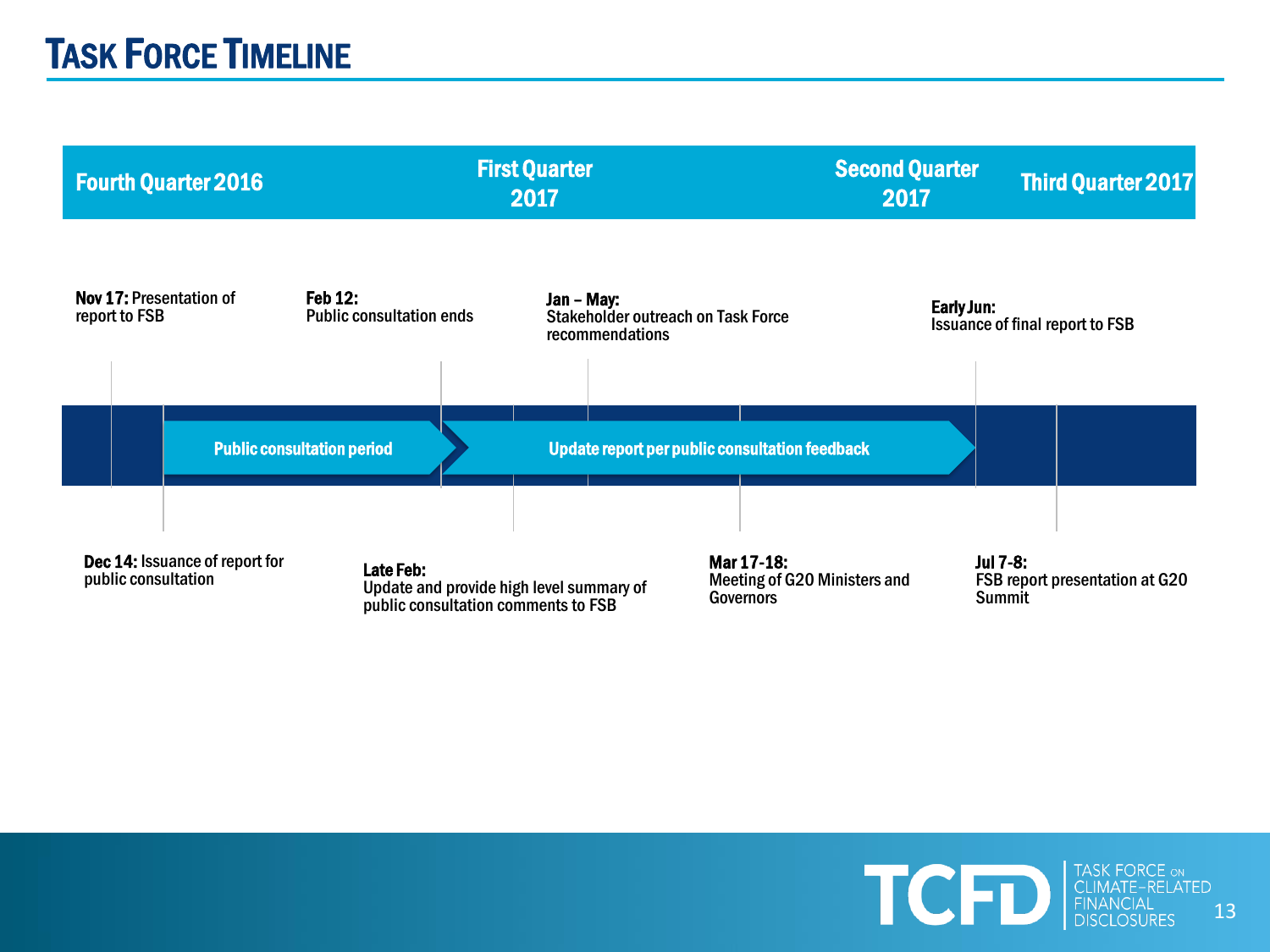# PUBLIC CONSULTATION

132 respondents work in the financial sector, 54 in non-financial sectors, and 120 in "Academia," "NGO", or "Other" categories ("NGOs and Others").





### NON-FINANCIAL



#### NGOS AND OTHERS

TCFI



TASK FORCE ON **CLIMATE-RELATED** 14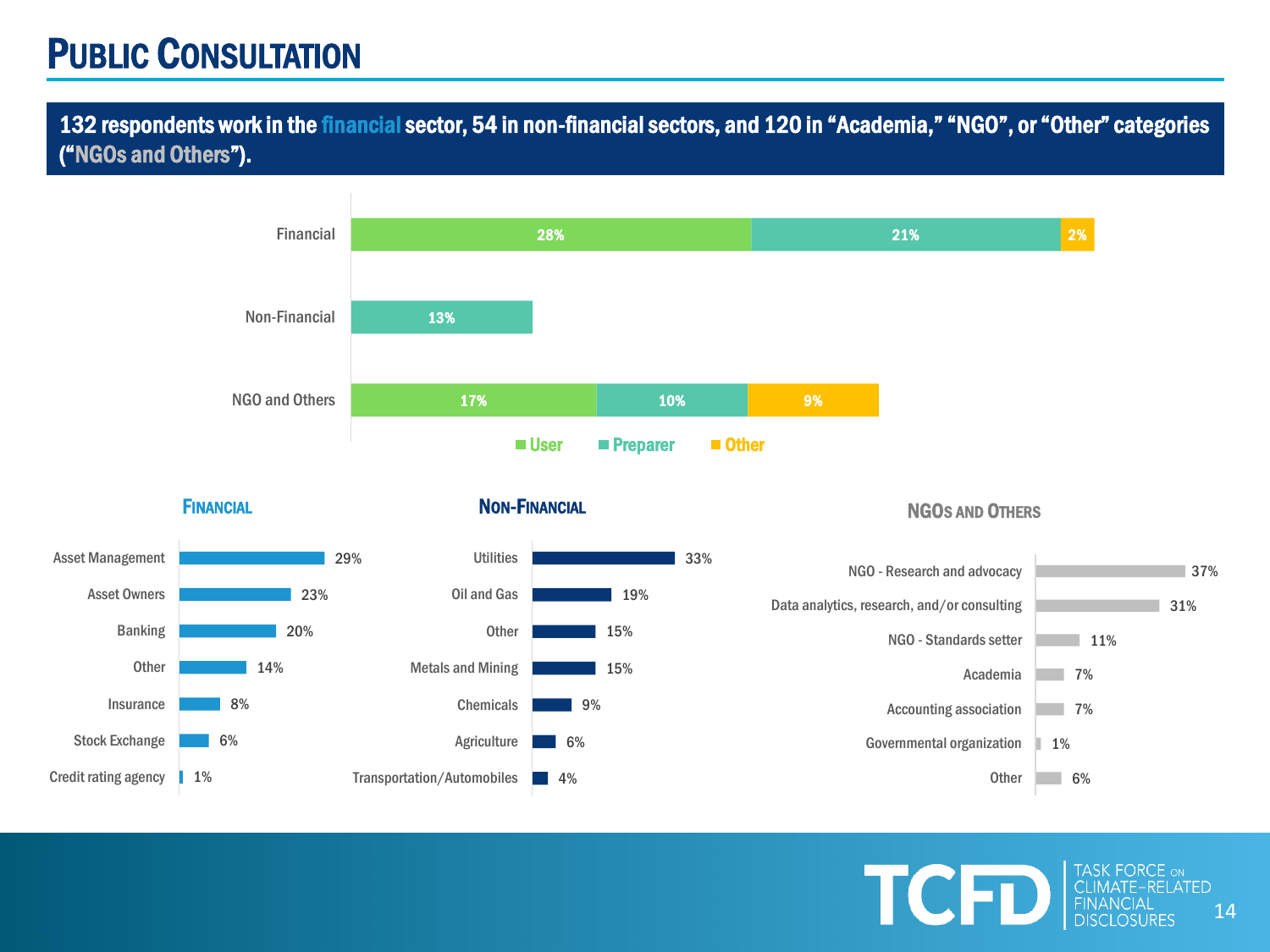# PUBLIC CONSULTATION (CONTINUED)

### Task Force received 306 consultation responses and 59 comment letters.

- In addition, feedback was received through discussions with stakeholders.
- Overall, respondents expressed support for the Task Force's recommendations in the online questionnaire.

| <b>QUESTION</b>                                                                                             | <b>RESPONDENTS</b>      | <b>USEFUL</b> | <b>NOT USEFUL</b> | <b>NEITHER</b> | DON'T<br><b>KNOW</b> |
|-------------------------------------------------------------------------------------------------------------|-------------------------|---------------|-------------------|----------------|----------------------|
| How useful are the recommendations and guidance for all sectors in preparing<br>disclosures?                | <b>Preparers</b>        | 75%           | 12%               | 11%            | 2%                   |
| How useful is the supplemental guidance in preparing disclosures?                                           | <b>Preparers</b>        | 66%           | 14%               | 18%            | 2%                   |
| If organizations disclose the recommended information, how useful would it be for<br>decision making?       | <b>Users and Others</b> | 77%           | 3%                | 10%            | 10%                  |
| How useful is a description of potential performance across a range of scenarios to                         | <b>Financial</b>        | 74%           | 7%                | 9%             | <b>10%</b>           |
| understanding climate-related impacts on an organization's businesses, strategy,<br>and financial planning? | <b>Non-Financial</b>    | 17%           | 50%               | 26%            | 7%                   |
|                                                                                                             | <b>Other Areas</b>      | 86%           | 7%                | 6%             | 2%                   |
| How useful are the illustrative examples of metrics and targets?                                            | <b>Financial</b>        | 74%           | 4%                | 5%             | <b>17%</b>           |
|                                                                                                             | <b>Non-Financial</b>    | 33%           | 33%               | 30%            | 4%                   |
|                                                                                                             | <b>Other Areas</b>      | 72%           | 3%                | 15%            | 11%                  |
| How useful would the disclosure of GHG emissions associated with investments be                             | <b>Financial</b>        | 68%           | <b>11%</b>        | 14%            | 8%                   |
| for economic decision-making purposes (e.g., investing decisions)?                                          | <b>Other Areas</b>      | 74%           | 7%                | 13%            | 7%                   |

**TCHD** FINANCIAL TASK FORCE ON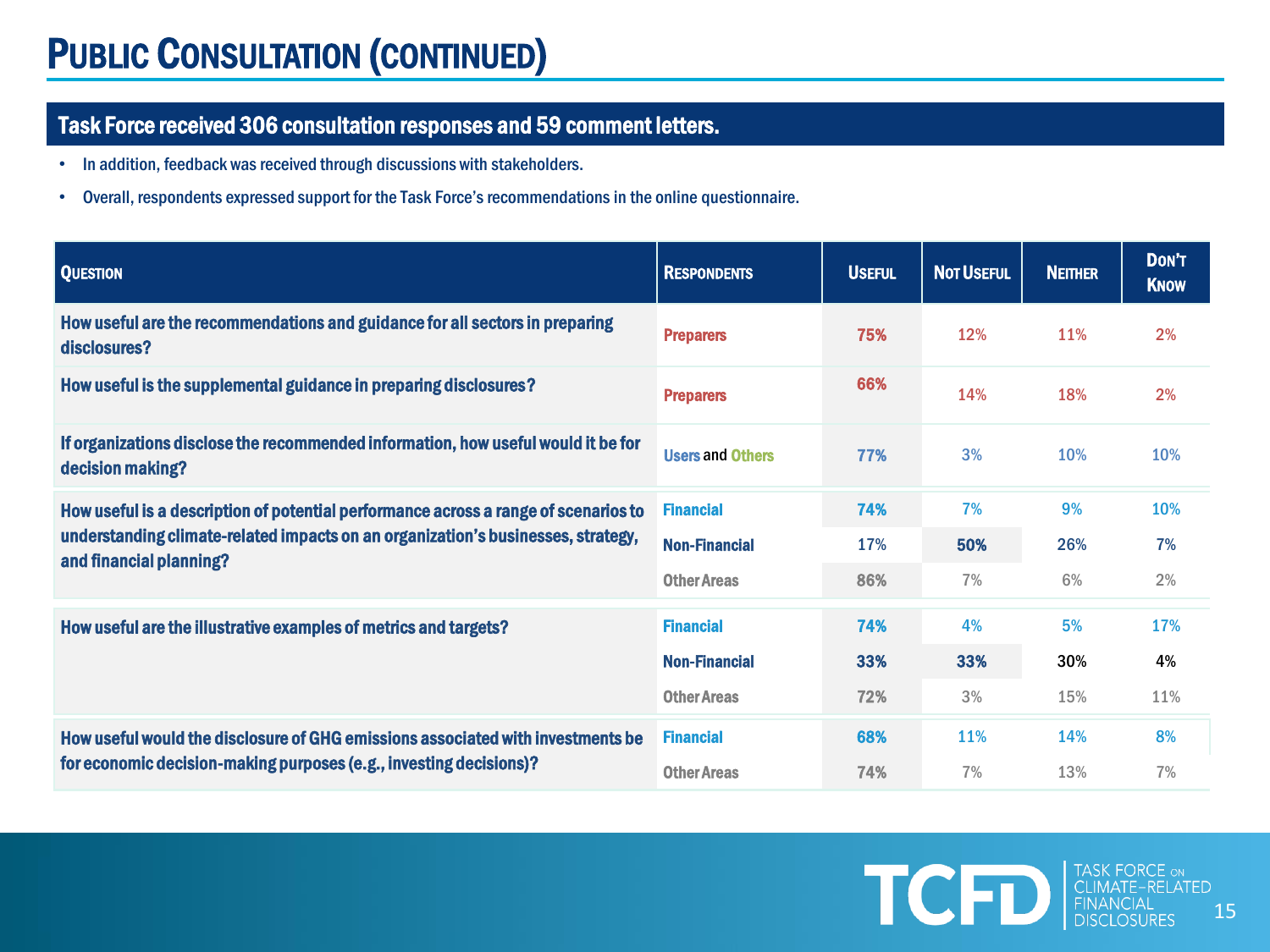# IMPLEMENTATION PATH

The TCFD expects that reporting of climate-related risks and opportunities will evolve over time as organizations, investors, and others contribute to the quality and consistency of the information disclosed.



40% of financial and non-financial respondents indicated that they do not know whether or when they would implement the recommendations. The most often cited reasons, in descending order, include the following:

- the organization has not yet decided whether to implement the recommendations,
- the organization will report outside of financial filings, and
- the organization will likely implement the recommendations, but could not commit at this time.